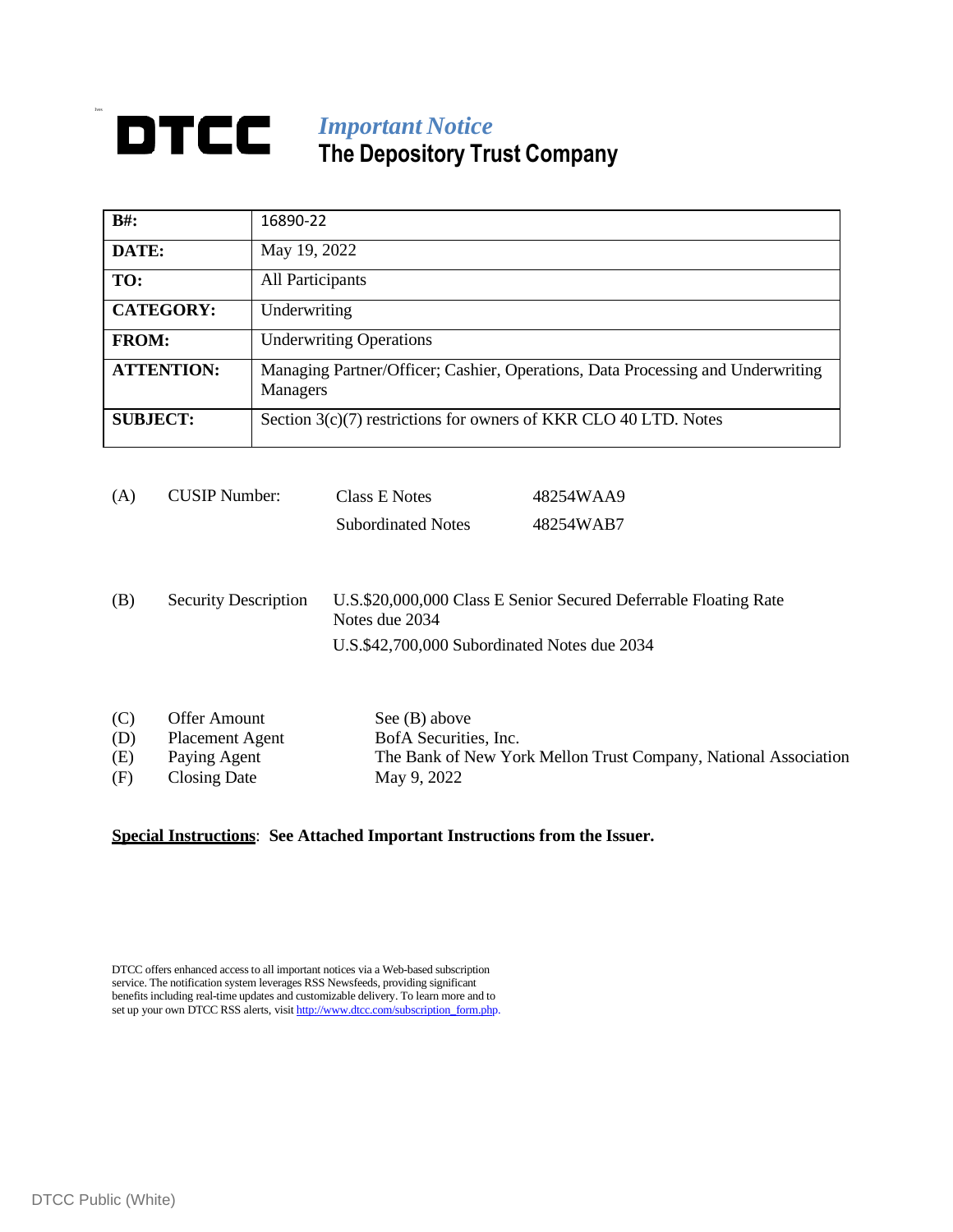## **KKR CLO 40 Ltd.** c/o Maples Fiduciary Services (Jersey) Limited Sir Walter Raleigh House, 2nd Floor 48-50 Esplanade St. Helier, JE2 3QB Jersey

Class E Notes 48254WAA9 Subordinated Notes 48254WAB7

The Issuer and the Placement Agent referred to above are putting Participants on notice that they are required to follow these purchase and transfer restrictions with regard to the above-referenced securities.

In order to qualify for the exemption provided by Section  $3(c)(7)$  under the Investment Company Act of 1940, as amended (the "Investment Company Act"), and the exemption provided by Rule 144A under the Securities Act of 1933, as amended (the "Securities Act"), offers, sales and resales of the Class E Senior Secured Deferrable Floating Rate Notes due 2034 (the "Class E Notes") and the Subordinated Notes due 2034 (the "Subordinated Notes" and together with the Class E Notes, the "Notes") within the United States or to U.S. Persons may only be made in minimum denominations of \$250,000 (or other applicable authorized denomination pursuant to the Indenture) to "qualified institutional buyers" ("QIBs") within the meaning of Rule 144A that are also "qualified purchasers" ("QPs") within the meaning of Section 2(a)(51)(A) of the Investment Company Act, unless otherwise permitted by the Indenture. Each purchaser of Notes (1) represents to and agrees with the Issuer and the Placement Agent that (A) (i) the purchaser is a QIB who is a QP (a "QIB/QP"); (ii) the purchaser is not a broker-dealer which owns and invests on a discretionary basis less than \$25 million in securities of unaffiliated issuers; (iii) the purchaser is not a participant-directed employee plan, such as a  $401(k)$  plan; (iv) the QIB/QP is acting for its own account, or the account of another QIB/QP; (v) the purchaser is not formed for the purpose of investing in the Issuer; (vi) the purchaser, and each account for which it is purchasing, will hold and transfer at least the minimum denomination of Notes; (vii) the purchaser understands that the Issuer may receive a list of participants holding positions in its securities from one or more book-entry depositaries; and (viii) the purchaser will provide notice of the transfer restrictions to any subsequent transferees; or (B) it is not a U.S. Person and is purchasing the Notes outside the United States and (2) acknowledges that the Issuer has not been registered under the Investment Company Act and the Notes have not been registered under the Securities Act and represents to and agrees with the Issuer and the Placement Agent that, for so long as the Notes are outstanding, unless otherwise permitted by the Indenture, it will not offer, resell, pledge or otherwise transfer the Notes in the United States or to a U.S. Person except to a QIB that is also a QP in a transaction meeting the requirements of Rule 144A. Each purchaser further understands that the Notes will bear a legend with respect to such transfer restrictions. See "Transfer Restrictions" in the KKR CLO 40 Ltd. Offering Circular.

The charter, bylaws, organizational documents or securities issuance documents of the Issuer provide that the Issuer will have the right to (i) require any holder of Notes that is a U.S. Person who is determined not to be both a QIB and a QP to sell the Notes to a QIB that is also a QP, except as otherwise provided in the Indenture, or (ii) sell such Notes to a purchaser selected by the Issuer. In addition, the Issuer has the right to refuse to register or otherwise honor a transfer of Notes to a proposed transferee that is a U.S. Person who is not both a QIB and a QP, except as otherwise provided in the Indenture. As used herein, the terms "United States" and "U.S. Person" have the meanings given such terms in Regulation S under the Securities Act.

The restrictions on transfer required by the Issuer (outlined above) will be reflected under the